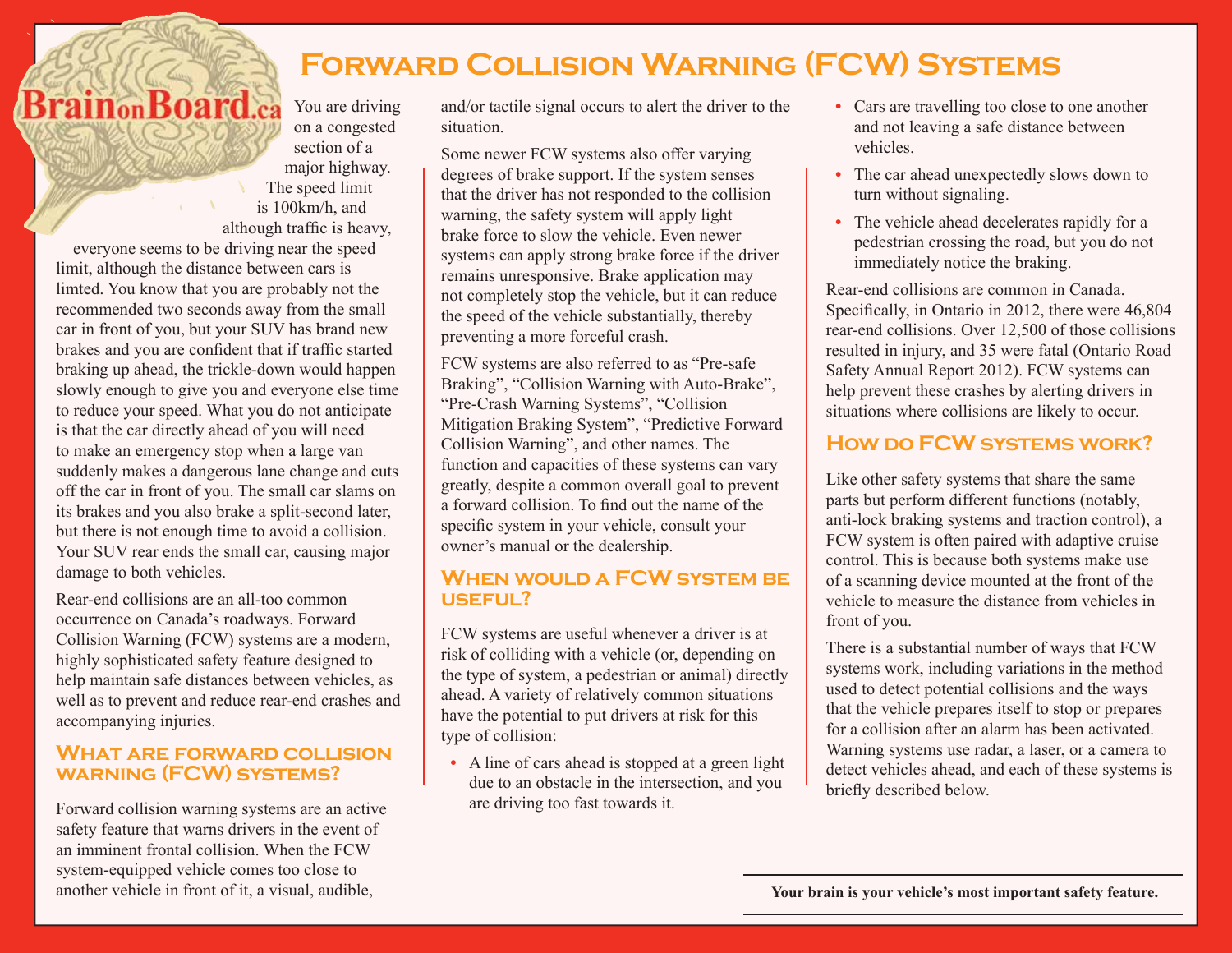#### **Your brain is your vehicle's most important safety feature.**

**Radar** systems work by emitting a radio wave from the hood of the vehicle. Speed of travel and distance from other vehicles is determined by monitoring changes in the Doppler Shift of the radio wave<sup>1</sup> after it bounces off something and returns to the point where it started.



Image courtesy of the Insurance Institute for Highway Safety

**Laser** systems work by emitting an infrared laser beam from the hood of the vehicle. When the beam hits another vehicle and reflects back to its source, laser technology allows the distance between the two vehicles to be measured. Using a simple mathematical formula, the speed of your vehicle can then be calculated. Based on these two pieces of information, the FCW system determines the risk of frontal collision.

**Camera** systems work differently than radar and laser methods. Instead of relying on Doppler Shift readings or reflections, this FCW system has a camera mounted on the front of the vehicle and an electronic image-processor. The camera and image-processor are used to determine the risk of frontal collision.

If the FCW system detects that the vehicle is at risk of a frontal collision, there are various ways that it alerts the driver of the danger:

**Audible** alerts include bells, ringing sounds, and warning alarms.

**Visual** alerts include lights on the dashboard and simulated brake lights on the windshield.

**Tactile** alerts include feeling the seatbelt tighten against the body and the car jerking as it slows down (in systems that apply the brakes).

Some FCW systems offer extra brake support in the event that the driver does not respond to the warnings. These systems often pre-charge the brakes, so that if the driver does press the brake, the vehicle will be able to take advantage of its full braking capabilities sooner. Some systems also will apply light braking.

Even newer FCW systems may apply the brakes forcefully if there is no response to warnings, in an attempt to prevent or mitigate the impending collision. In addition, these newer systems may also tighten the seatbelt (causing a tactile sensation) and pre-charge the airbags.

# **Are FCW systems effective?**

FCW systems are a relatively new safety feature, and the precise way these systems work can vary widely across manufacturers. Due to both of these factors, there is limited information on just how many crashes are avoided or mitigated by each of the FCW systems.

One way to estimate the potential effectiveness of a new safety system is to calculate the number of crashes that are relevant to the system. Crashes are considered relevant when they possibly could have been avoided or mitigated by the safety feature. In the case of FCW systems, the Insurance Institute for Highway Safety (IIHS) in the United States determined that FCW systems are relevant to angle crashes<sup>2</sup> without braking, front-to-rear crashes without braking, and some single-driver crashes without braking. The IIHS determined that braking on the part of the colliding vehicle

demonstrated that the driver recognized the danger and therefore a collision warning may not have been necessary. Based on this determination, it is estimated that FCW systems are relevant to 76% of angle crashes, 69% or front-to-rear crashes, and 23% of single-driver crashes (Farmer 2008). This accounts for 2,012,000 crashes annually in the United States, 182,000 of which result in nonfatal injury and 6,310 of which involve fatal injuries.

Although calculating the number of relevant crashes provides a useful benchmark in terms of the overall potential of new safety technology, it cannot be reasonably expected that safety technology will prevent or mitigate all the crashes to which it is relevant. However, recent testing of FCW systems by the IIHS has shown that this safety feature reduces property damage liability claims for front-to-rear collisions, as well as injury claims (IIHS 2012). Of note, FCW systems that featured autonomous braking were associated with 14% fewer property damage liability claims than FCW systems that did not have autonomous braking (IIHS 2012).

<sup>1</sup>"Doppler Shift" refers to the change in frequency of a wave due to the Doppler Effect. When a vehicle emitting a radio wave is travelling forward, the frequency of the wave is higher due to the forwardmotion of the vehicle. Conversely, when a vehicle is travelling away, the frequency of the wave is lower. The Doppler Effect is audible in the case of sound waves: when a vehicle is travelling towards you, the pitch of the sound of the engine seems to be going up. When a vehicle passes you and continues to travel away, the sound of the engine seems to be getting lower.

<sup>2</sup>An "angle crash" refers to any collision that occurs when one or all vehicles involved is/are hit at an angle; this excludes head-on crashes and rear-end crashes.

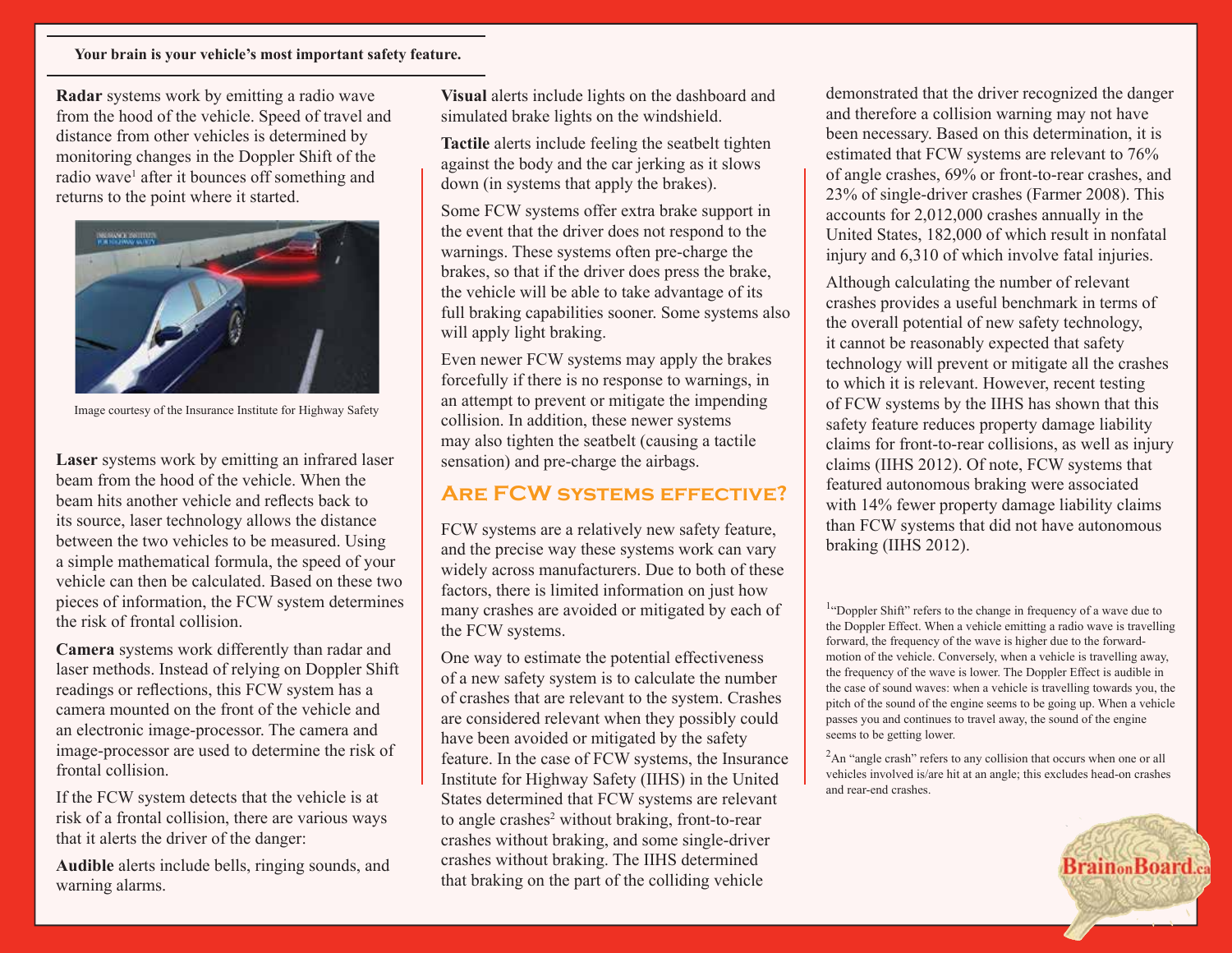#### **Your brain is your vehicle's most important safety feature.**

#### **Do FCW systems have any limitations?**

**Yes.** Collision warning systems have important design and functional features that may affect how they perform in a variety of situations. Since the term currently includes so many different types of systems, the capabilities of one system will likely be different from another. Beyond the method of detection (i.e., radar, laser, or camera) and the type of warning delivered (i.e., audible, visual, and/ or tactile), some of the other ways in which these systems may vary include:

**Detection capabilities:** Some collision warning systems can detect pedestrians or large animals in the vehicle's path, but others are best-suited to detect only vehicles. Drivers whose FCW systems cannot identify pedestrian or similar hazards must remember that just because the forward collision alarm is not sounding, does not necessarily mean that the road is clear of all potential threats.

**Activation speeds:** Systems vary in terms of speed thresholds at which activation occurs. Specifically, many FCW systems are not designed to activate below speeds of 40km/h. Other systems display the opposite property where they are designed to function in dense, urban traffic and therefore these systems only work at speeds under 30km/h.

**Performance in adverse weather:** The performance of camera-based collision warning systems may suffer in conditions where obtaining a clear image of the road ahead is difficult, for example in heavy rain, dense fog, very bright conditions, or low-light settings.

**Road features:** Other cases where collision warnings may not sound or may not sound as early are around sharp curves in the road or cresting steep hills (where a sensor could potentially fail to detect a vehicle).

In general, all collision warning systems will perform well in cases where a vehicle appears suddenly or a pedestrian walks out into the road. This is because these systems determine the likelihood of a crash by calculating the speed of



Image courtesy of Transport Canada

objects in the vehicle's path and comparing it to the speed at which the vehicle is approaching that obstacle. However, if an obstacle like a pedestrian or vehicle approaches quickly from the side, for example, the FCW system will have less time to assess the situation and therefore a driver relying exclusively on this safety feature to provide a warning of a collision will have less time to react. Sidelong hazards are likely to be the focus of future developments of collision-avoidance technology, however many FCW systems that are currently available are limited in terms of their ability to assess threats coming from other directions.

Human factors also may affect the ability of FCW systems to perform optimally. Specifically, since the fundamental purpose of these systems is to warn drivers of impending collisions and not to stop vehicles before the collision occurs, human

factors that limit the driver's ability to respond to these warnings can undermine the overall goals of FWS systems. Any increase in reaction time may have an adverse effect on a driver's ability to avoid a collision. Fatigue, alcohol or drug impairment, and driver distraction can all detract from the ability of drivers to respond quickly and appropriately to the threat of a collision. Similarly, excessive speed reduces the space and time drivers have to take evasive action.

In order to accrue the most benefit from FCW systems, drivers are encouraged to learn about the type of system on their vehicle (by reading the owner's manual or consulting their dealership), and to continue to drive safely and attentively.

# **Can I turn FCW off?**

FCW systems vary widely across manufacturers. Many can be turned off completely. Some systems will also disable adaptive cruise control (which relies on many of the same instruments as the FCW system), while others can separate the two systems and keep one activated without the other. Moreover, some FCW systems have distance functions, so that the driver can program the system to scan far, near, or not at all (off). Setting the system to "near", for example, shortens the scanning distance and prevents the collision warning from activating until it detects an imminent threat within the shortened space. In general, a light on or near the instrument panel will notify the driver of the current state of the FCW system.